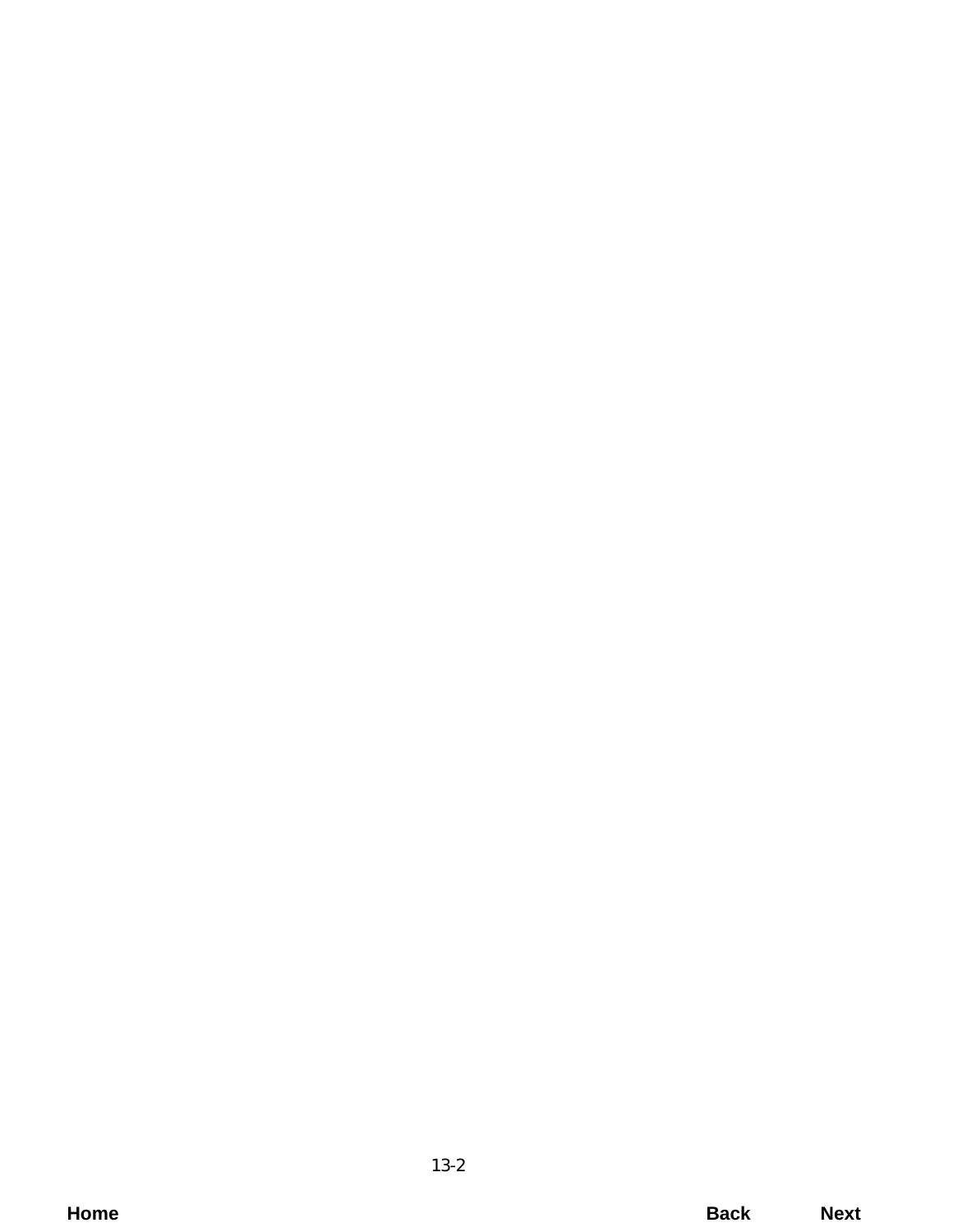#### **Part 1**

#### **Peddling and Soliciting**

#### <span id="page-2-0"></span>**§13-101. Definitions**.

As used in this Part, the following terms shall have the meanings indicated:

*Peddling* - the act of traveling by foot, wagon, automotive vehicle or any other type of conveyance from place to place, from house to house or from street to street, and carrying, conveying or transporting goods, wares, merchandise, fish, vegetables or fruits, offering and exposing the same for sale or making sales and delivering articles to purchasers; or the act, without traveling from place to place, of selling or offering the same for sale from a wagon, automotive vehicle, railroad car or other vehicle or conveyance; or the act of engaging in a temporary business of selling and delivering goods, wares and merchandise and, in furtherance of such purpose, hiring, leasing, using or occupying any building, structure, room, apartment, shop or any other place within the municipality for the exhibition and sale of such goods, wares and merchandise, either privately or at public auction (the person so engaged shall not be relieved from complying with the provisions of this Part merely by reason of associating temporarily with any local dealer, trader, merchant or auctioneer or by conducting such transient business in connection with, as a part of or in the name of any local dealer, trader, merchant or auctioneer). The word "peddling" shall include those activities commonly known as "hawking" and "huckstering," as well as those activities conducted by those commonly known as "transient merchants."

*Soliciting or canvassing* - the act of traveling, either by foot, wagon, automobile, motor truck or any other type of conveyance, from place to place, person to person, house to house or from street to street, and taking or attempting to take orders for the sale of goods, wares and merchandise, personal property of any nature whatsoever for future delivery or for services to be furnished or performed in the future or for subscriptions, contributions or any other kind of support, whether or not such "solicitor" or "canvasser" has, carries or, exposes for sale a sample of the subject of such sale or whether he is collecting advance payments on such sales or not, provided that such definition shall include any "solicitor" or "canvasser" who, for himself or for another person, firm or corporation, hires, leases, uses or occupies any building, structure, room, apartment, shop or any other place within the Borough for the sole purpose of exhibiting samples and taking orders for future delivery, and further provided that such definition shall include any "solicitor" or "canvasser" who, without necessarily having the intention of making a direct sale, distributes literature, pamphlets, handbills, samples and the like for the purpose of advertising or for other purposes.

(*Ord. 1-1975*, 3/10/1975; as added by *Ord. 3-1989*, 10/9/1989, §82-1; and as amended by *Ord. 3-2005*, 10/10/2005)

#### **§13-102. License Required**.

No person, partnership or corporation, either as principal or agent, shall engage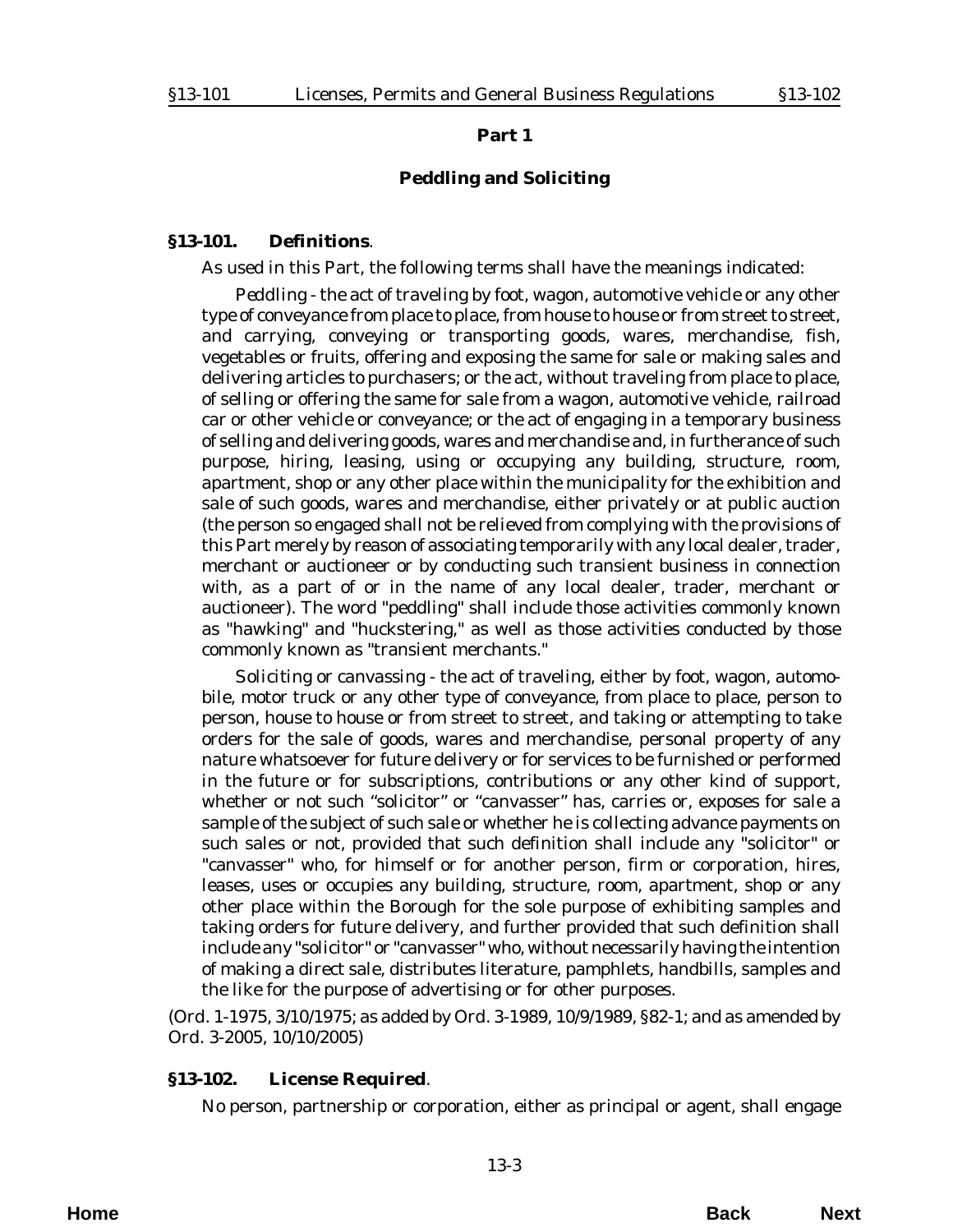<span id="page-3-0"></span>in selling, peddling and soliciting, canvassing or taking orders for goods, wares, merchandise, including magazines and periodicals, by sample or otherwise, upon the streets or sidewalks or from house to house or from any vehicle or from space occupied on a temporary basis in any house, building or structure within the Borough of Clarks Green, unless a license from the Borough is first obtained in the manner provided hereinafter.

(*Ord. 1-1975*, 3/10/1975)

### **§13-103. Activities Exempt From Licensing**.

This Part shall not apply to, nor shall licenses be required for, the following:

A. The sale of milk, butter and other dairy products, bread and bakery products, meat and meat products, and other food products and produce, by any farmer, manufacturer or producer, or by the employees, authorized agents or representatives of any farmer, manufacturer or producer of the same.

B. Solicitation of contributions for religious, charitable, educational and philanthropic purposes, and for the promotion of public health and welfare, by members of or volunteer workers for any religious denomination, organized nonprofit corporation or association, society, charity or fund, and the sale of goods, wares and merchandise by the same when the proceeds of such sales are devoted to such purposes.

C. The business transacted by insurance companies, and their agents, and by insurance brokers licensed to transact such business under the laws of the Commonwealth of Pennsylvania.

(*Ord. 1-1975*, 3/10/1975)

#### **§13-104. Application**.

1. All persons, partnerships and corporations required to obtain a license under the provisions of this Part shall make and submit an application therefor, which shall contain the following:

A. The name of the applicant.

B. His address.

C. The person, partnership or corporation he represents and his or its main office address and telephone number.

D. A description of the goods, wares and merchandise involved.

E. The length of time for which the license is desired.

F. A description, including the license number, of any vehicles to be used in connection with the proposed activities.

G. The number of other individuals involved as employees, helpers or otherwise in the proposed activities.

H. A statement that the applicant has no previous criminal record.

2. All persons connected with the proposed activities, as employees, helpers or otherwise, shall obtain individual licenses, submit all information required by this Section and exhibit any additional licenses required by the laws and statutes of the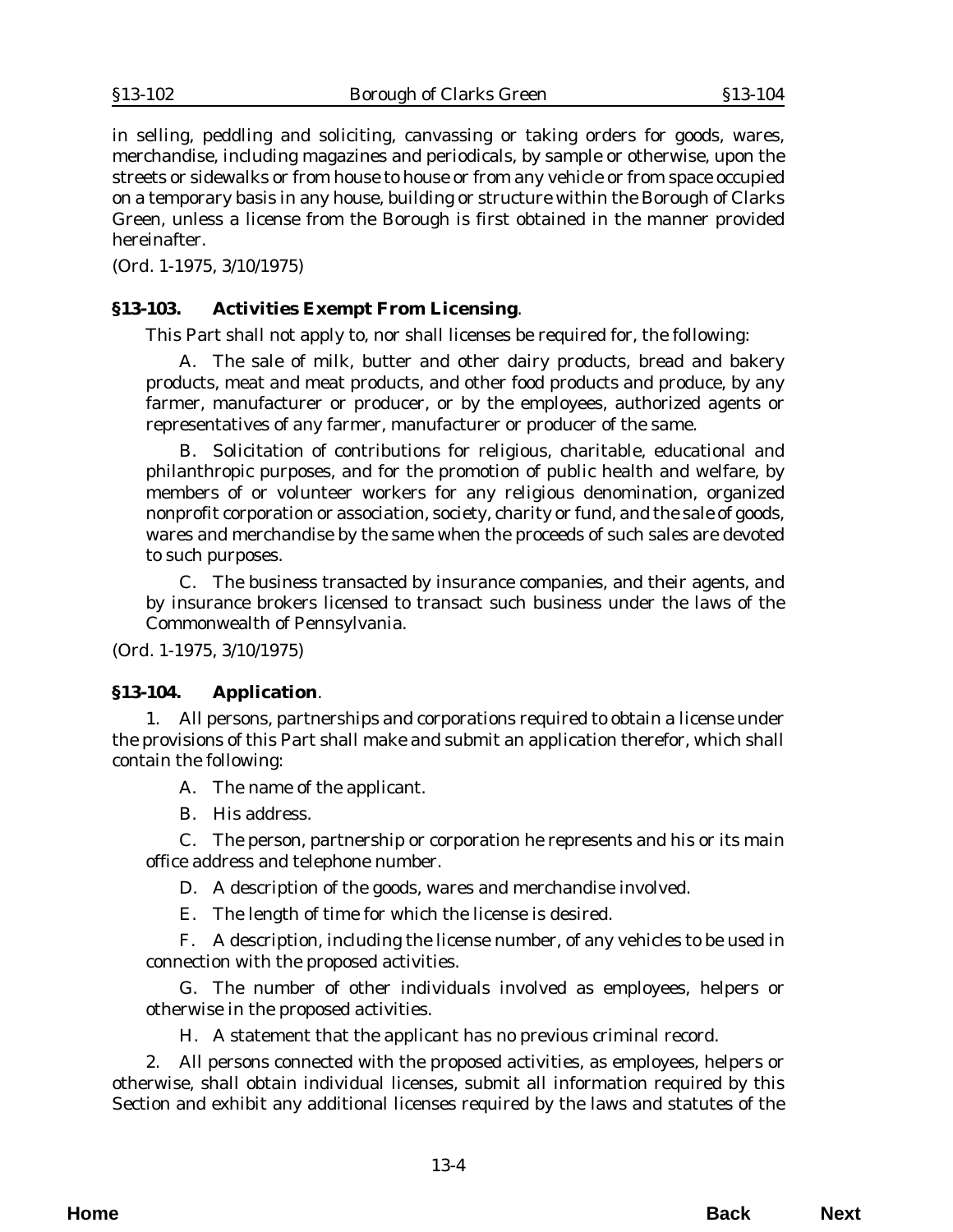<span id="page-4-0"></span>Commonwealth.

3. Nothing contained in this Part shall be construed to relieve any person, partnership or corporation from the duty of taking out a license or from the payment of any license tax imposed by any other statute of this Commonwealth.

(*Ord. 1-1975*, 3/10/1975)

#### **§13-105. Fee**.

No license shall be issued until the applicant shall pay for any license or licenses issued, for the use of the Borough, a fee in an amount as established from time to time by resolution of Borough Council. Said license shall be valid for a period of 30 days.

(*Ord. 1-1975*, 3/10/1975; as amended by *Ord. 3-1989*, 10/9/1989, §82-5; and by *Ord. 3- 2005*, 10/10/2005)

#### **§13-106. Display of License**.

1. Application forms shall be available, and all applications containing the information required by this Part shall be made at the Borough Building of the Borough of Clarks Green, Clarks Green, Pennsylvania, and any member of the Clarks Green Borough Police Department is hereby authorized to issue licenses upon the payment of the fee herein specified.

2. Every person subject to the provisions of this Part shall carry such license upon his person at all times when engaged in his activities within the Borough of Clarks Green, and shall exhibit such license upon request to the Borough officials and their representatives, and police or constables employed by the Borough, and to any resident of the Borough contacted by such person who shall so request.

3. No license issued under the provisions of this Part shall be transferred or assigned by the holder thereof.

4. The applicant shall not at any time sell or otherwise deal in goods, wares and merchandise not covered by the license.

(*Ord. 1-1975*, 3/10/1975)

#### **§13-107. Fee Revisions**.

The Borough Council is hereby authorized to revise the fee schedule set forth in §13-105 of this Part, either increasing or decreasing said fee, and also to designate a person or persons to take applications and receive said fees, other than as provided in §13-106 of this Part, by resolutions adopted from time to time for such purposes. (*Ord. 1-1975*, 3/10/1975)

#### **§13-108. Hours**.

No person licensed under this Part shall engage in his activities at any time on Sunday, or on any other day of the week either before 9:00 a.m., or after 5:00 p.m.; provided, however, that this time limitation shall not be applicable to demonstrations conducted within the home of a resident of the Borough for a group of persons.

(*Ord. 1-1975*, 3/10/1975)